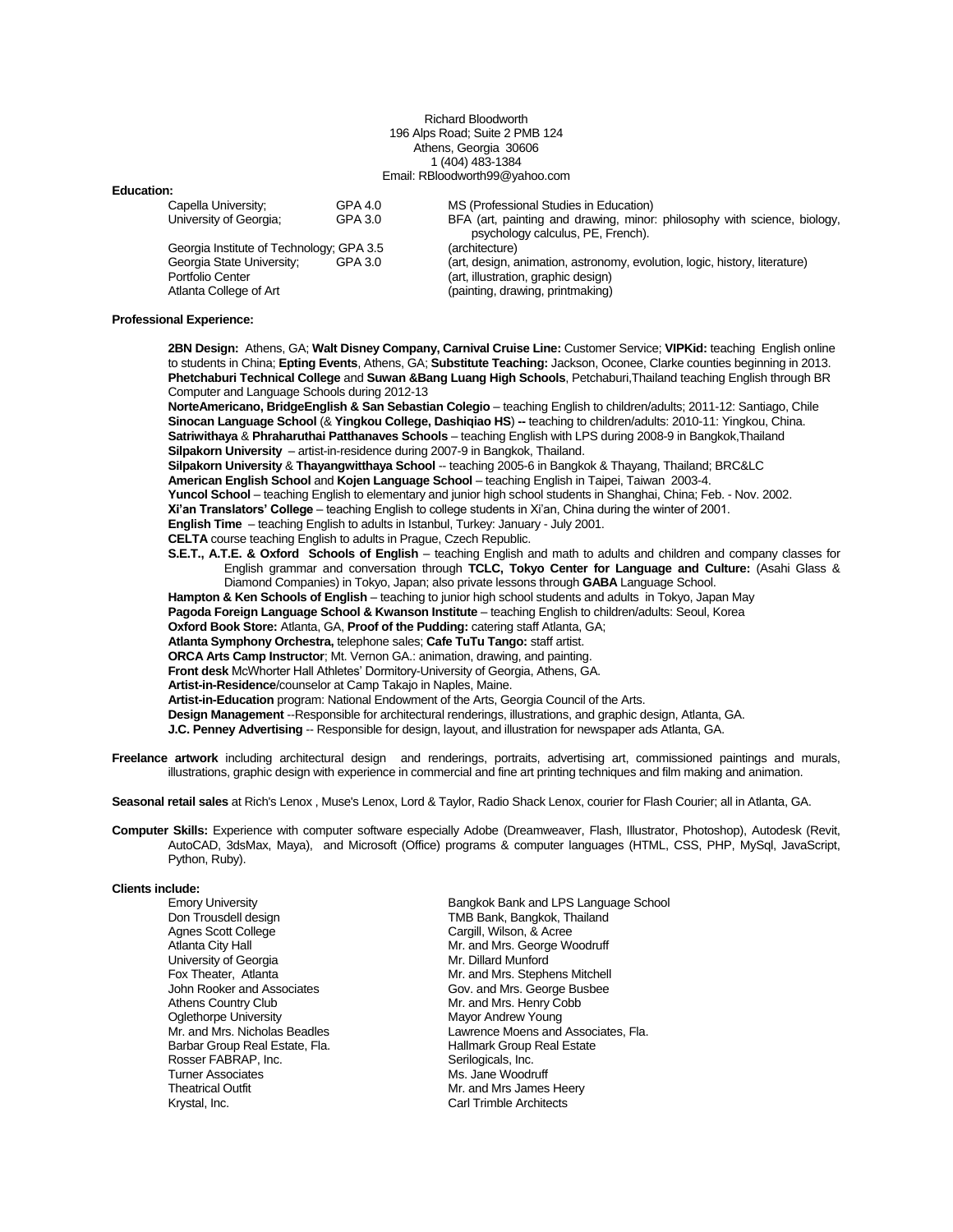Metroplex/ Gwinnett Place Office Park Peter Hand Associates<br>
Yamada Enterprises, Los Angeles, CA Camp Takajo, Naples, ME/N.Y., NY Yamada Enterprises, Los Angeles, CA

# **Galleries and Shows:**

Yingkou, China Art Gallery Viva La Vida; Santiago, Chile<br>
Stanley and Schenck Gallery Viral Chinago, Nexus Gallery Stanley and Schenck Gallery<br>Emory Dobb Center Gallery English Time: Istanbul, Turkey

University of Georgia Cortona Show<br>Artwares Gallery

Other Interests: writing, reading, racquetball, swimming, calisthenics, animation, and film making. movie extra in Twist of Fate, In the Heat of the Night, and Andersonville.

Has traveled extensively (in 50 countries) throughout the United States, and western and eastern Europe, (and under scholarship, with the UGA program in Cortona, Italy); and Asia: Turkey, Russia, Korea, Japan, Thailand, Cambodia, Vietnam, Singapore, Malaysia, Laos, Myanmar, India, Hong Kong, China, Taiwan and South America.

National Honor Society, Astronomical Society of the Atlantic, Young Careers/High Museum of Art member.

Shepherd Spinal Center and Adult Literacy Program volunteer.

Portfolio of artwork, references, and university transcripts: available upon request.

Website address[: https://2b2b.org](https://2b2b.org/)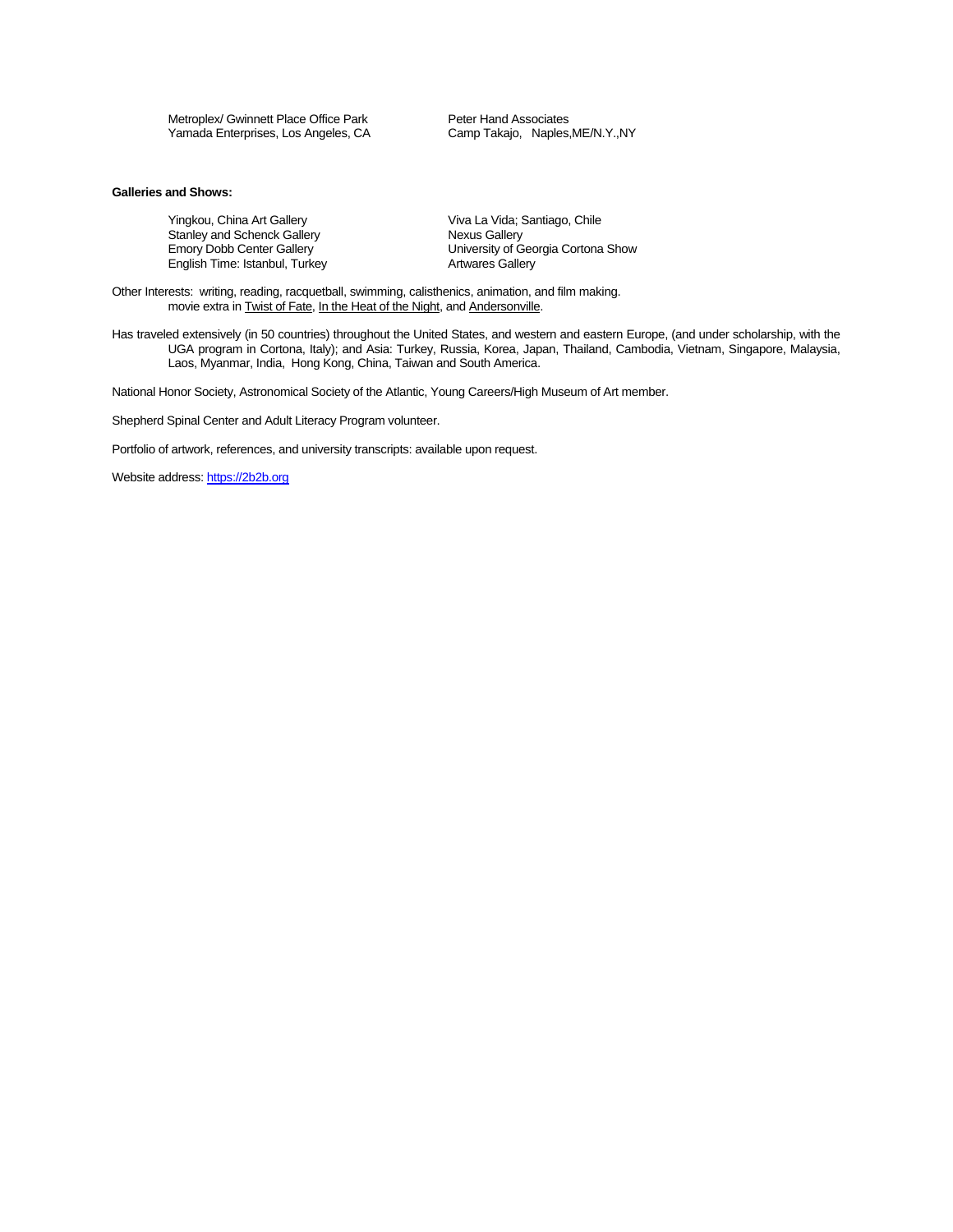Client List:

American Home Inspection Service Apartment Catalog Athens, Ga. Chamber of Commerce Athens, Ga. Federal Savings and Loans Atlanta Convention Planners Atlanta Center for Creative Services Bangkok Bank, Bang Lamphu Branch, Bangkok, Thailand Bob Gentile's Steakhouse and Saloon Boyd Duncan and Associates Bradfield Associates, Inc. Cargill, Wilson, and Acree Chi Chi's Restaurant Continental Inn Corral Food Stores Custom Music Corporation Custom Products Publications David Laufer Associates E. V. Harris Printing Company, Inc. Emory University First National Bank of Athens, Ga. First American Bank of Athens, Ga. Florence Enterprises, Inc. Garrett, Lewis, and Johnson Gas Products Company Hallmark Business Forms, Inc. Hope for Children Houston's Restaurant Intermedia Artists J. C. Penney Kennedy Memorial Gardens Kiddie City Kings' Row Fireplace Shop Law Offices of Winston H. Morriss LPS Language School, Century Plaza, Bangkok, Thailand Marietta Square/ Vanguard Properties

Martin Associates Architects McGriff Enterpris, Inc. Northtown Corporation Oglethorpe University Our Lady of Perpetual Help Cancer Home Parking Company of America Peach State Petroleum Pope-Pettefer Partners, Architects Rainbow Marketing Rosser FABRAP, Inc. Royal Poinciana Playhouse, Palm Beach Seasons Restaurant Second Ponce de Leon Baptist Church Shrine of the Immaculate Conception Simpson Associates South Prado Associates St. James Episcopal Church, Marrietta Temp Force Temporaries The Athens Country Club TMB Bank, Rajdamern Branch, Bangkok, Thailand Turner Associates Agnes Scott College Atlanta City Hall University of Georgia Fox Theater John Rooker and Associates Theatrical Outfit Moens and Associates, Palm Beach Krystal, Inc. Metroplex/ Gwinnett Place Office Park Trousdell Design Hallmark Real Estate Trimble Architects Peter Hand Associates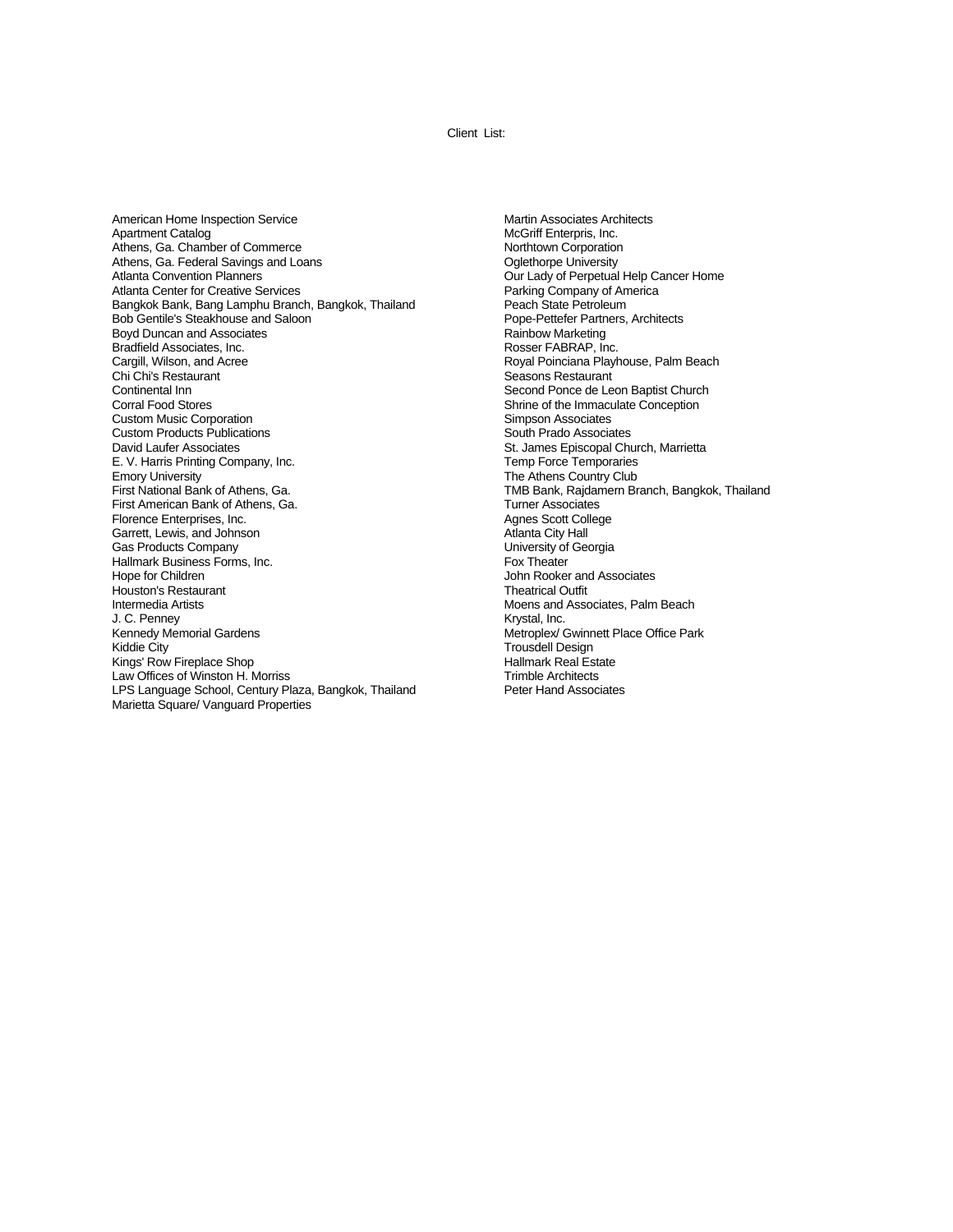Individual Clients:

Mr. Dillard Munford Mr. and Mrs. Stephens Mitchell Mr. and Mrs. George Woodruff Gov. and Mrs. George Busbee Mr. and Mrs. Henry Cobb Mayor Andrew Young Ms. Jane Woodruff Dr. and Mrs. Robert Graves Mr. and Mrs. Earl Young Mr. and Mrs. Bob Argo Mr. and Mrs. James Threlkeld Mr. and Mrs. James Kenan Mr. and Mrs. James Jarboe Mrs. McKee Nunally Dr. and Mrs. William Reid Mr. and Mrs. W.H. Arnold Mr. and Mrs Tom Skinner Mr. and Mrs. Richard Freeman Dr. David Termotto Mr. and Mrs. D.A. Liegerot Mr. James McCarty Mr. and Mrs. James M. Mock Senator Bud Stumbaugh Mr. and Mrs. R.J. Taylor Mr. and Mrs. J.W. Thompson Mrs. Thomas Cook Mr. and Mrs. Don A. Davis Mr. and Mrs. Frank T. Davis Mr. and Mrs. Joseph Bradberry Mr. and Mrs. Fred Glass Mr. and Mrs. Brian Howell Mr. and Mrs. Robert Crisp Mr. and Mrs. R.J. Dellenback Dr. and Mrs. Hugh Hatfield Mr. and Mrs. Barrett Howell Dr. and Mrs. Paul Keller Mr. and Mrs. Robert Ermentrout Dr. and Mrs. George Erwin Dr. and Mrs. Ned Franco Mr. and Mrs. John E. Livaditis Mr. and Mrs. Albert Sams Mrs. Wally Butts Mrs. Bivings Crawford Mr. and Mrs. John Chapman Mr. and Mrs. James Shoffner Mr. and Mrs. David Thurman Mrs. Herbert Bedford Mr. and Mrs. Robert Hennessy Mr. and Mrs. Nicholas Beadles Mr. and Mrs. Hal Dumas Mrs. Tom Davenport Mr. Reid McWhirter Mr. Andrew Lance Mr. and Mrs. Claude Williams Mr. and Mrs. James Deely Mr. Bryan Hyde Mr. and Mrs. James Austell Dr. and Mrs. John McCravey Mrs. L.S. Gold , Seoul, Korea